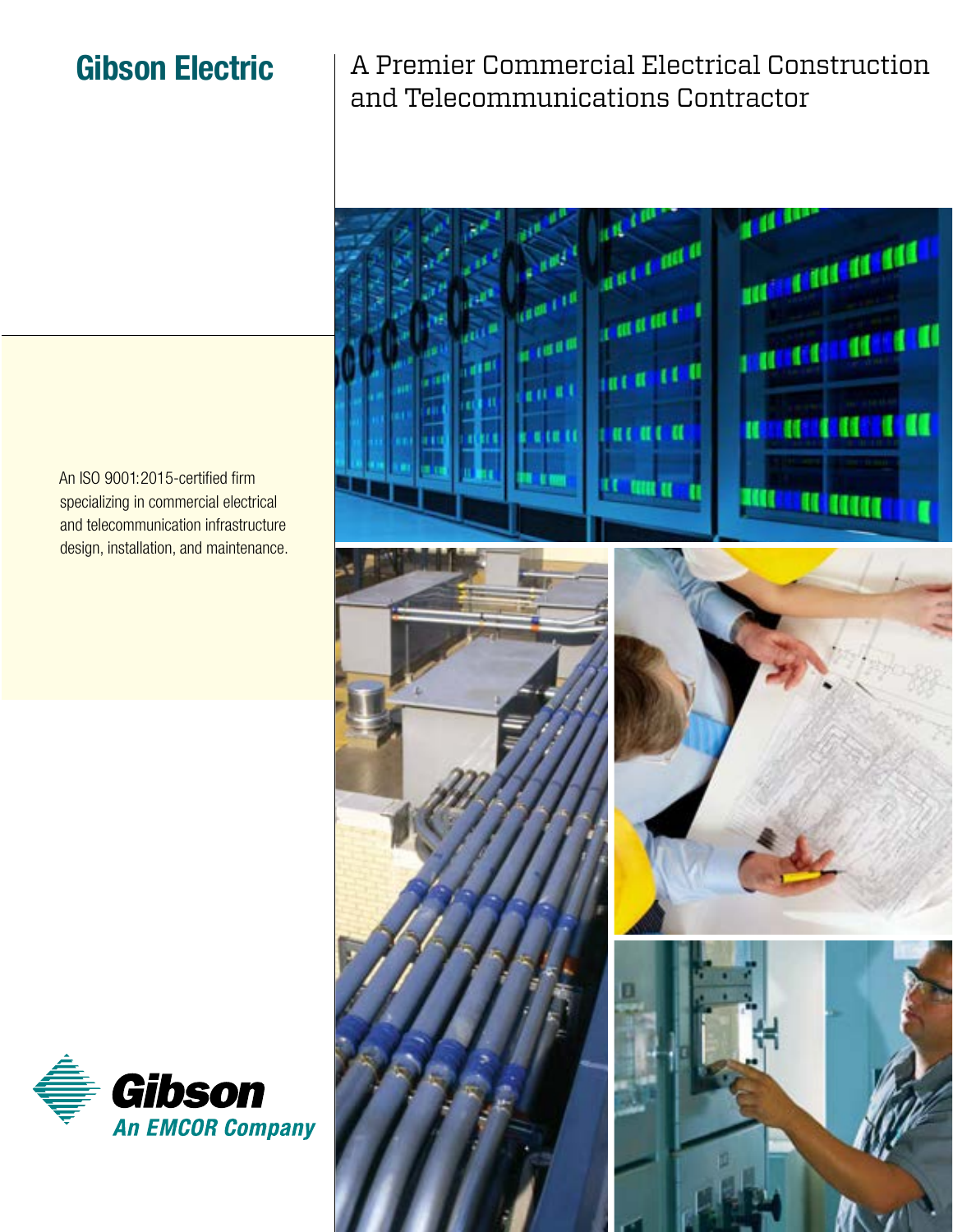

## Hundreds of Projects Nine Major Markets Served.

- » Biotech/Healthcare
- » Commercial
- » Education
- » Entertainment/Hospitality
- » Manufacturing/Industrial
- » Mission Critical Facilities
- » Public/Government
- » Technology
- » Transportation



# Efficient. Safe. Single Source Commercial Electrical Services.

**Gibson Electric specializes in commercial electrical and telecommunication infrastructure construction, structured cabling installation and maintenance, electrical power distribution systems, data transmission systems, and distributed antenna systems (DAS).**

#### Tenant Build-Outs & Renovations

Whether clients have empty space that needs to be built out or useable space that needs to be reconfigured, Gibson Electric can perform electrical tenant build-outs and design-build/ design-assist tenant improvement services and installations. Services include:

- » Office build-outs and renovations
- » Reconfigurations
- » Single floor, multi-floor
- » Design-build/design-assist tenant improvement services and installations

#### Mission Critical

Gibson Electric can provide a variety of services, including performing the initial core and shell work for wholesale data centers. For room build-outs within the wholesale data center, Gibson Electric can install racks, cabinets, cable trays, and all associated structured cabling, fiber optics and power feeds for the enterprise tenant that leases that room.

#### Structured Cabling

Gibson Electric's technicians understand the vital role that communication networks play in information management. Gibson Electric provides a reliable and flexible data and telecommunications cabling infrastructure that delivers data to clients over a variety of transmission technologies. Services include:

- » Wireless access points
- » Fiber optics
- Fusion splicing
- Multi-mode and single-mode fiber-cable termination
- Optical Time-Domain Reflectometer testing (OTDR)
- -Power meter and light source testing

### Distributed Antenna Systems (DAS)

Armed with a talented team of certified DAS installers, Gibson Electric offers a robust list of advantages, including:

- » Installing over 16 million square feet of DAS networks over the past 10 years.
- » Using Gibson Electric's prefab and CAD departments to help hold down labor costs.
- » Using specific color raceways and labels to help distinguish the DAS from other building systems.
- » Utilizing the most up-to-date testing equipment to help ensure a safe and efficient working environment.

#### **Prefabrication**

Gibson Electric has a full-scale 5,000-squarefoot fabrication workspace with an additional 31,000 square-feet of warehouse space used for services such as:

- » Conduit and raceway support systems
- » Equipment and device flexible connection assemblies
- » Panelboard modifications with conduits
- » Pre-punched boxes and brackets
- » Light fixture preparation
- » Large or small conduit bending

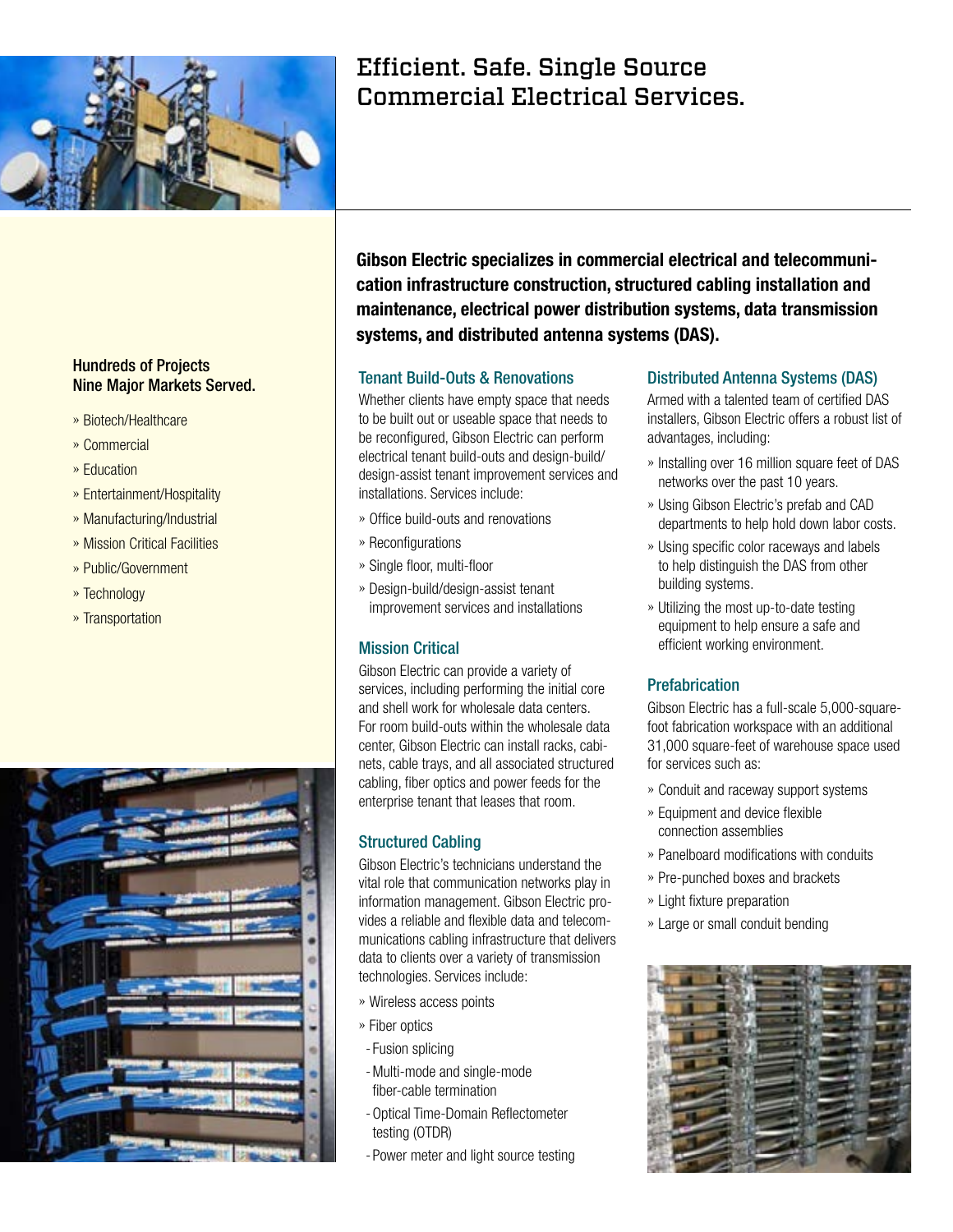

#### Riser Management

Gibson Electric offers riser management services designed to handle the entire telecommunication infrastructure within a building. From assessment to development to implementation and beyond, Gibson Electric delivers high-quality, professional service along each step of a riser management program. Services include:

- » Fiber optics, including Single-Mode Fiber (SMF) or Multi-Mode Fiber (MMF)
- » Digital Subscriber Lines (DSL)
- » DS3, MPLS, CATV, ethernet
- » T1 digital carrier systems

#### Design-Build

Gibson Electric's design-build service provides customers with a single point of contact for all phases of a project — from estimation and pre-construction to engineering, construction, and post-construction.

Benefits and advantages include:

- » Continuous control of project costs.
- » Continuous value engineering with owner input and real-time cost data.
- » Fully coordinated project from design through construction.
- » Intimate knowledge of systems and components from field experience allows for the use of innovation and state-of-the-art systems.
- » Concurrent design and construction to facilitate accelerated schedules.
- » Knowledge of local building codes can help minimize delays and costs and improve response time.



#### **Industrial**

Gibson Electric offers a variety of electrical services for industrial projects ranging from small to large, and simple to complex. Services include:

- » Motor and motor control installation
- » Power distribution to 15,000 volts
- » Diesel, natural gas, and gas turbine generator installation
- » Power plant installs
- » Power instrumentation
- » Electric and pneumatic instrument installation, calibration, and testing

#### Audio/Visual Installation

Gibson Electric specializes in the installation and design of audio systems, video systems, kiosks, digital signage for offices, board rooms, meeting/huddle rooms, conference rooms, and video conferencing locations. Gibson Electric also specializes in general office automation, as well as automation in stores, malls, and other large indoor and outdoor gathering spaces.

#### **Sustainability**

The Gibson Electric team has extensive experience with sustainability-focused projects such as installing electric vehicle charging stations, and various retro-fit solutions for energy savings.

#### Site-Based Maintenance

Facility managers place their trust in Gibson Electric to help ensure their electrical and other systems function at peak performance.

Gibson Electric employs a staff of highly trained technicians, craftsmen, managers, and specialists who have the technical expertise needed to offer some of the most comprehensive site-based electrical and low voltage maintenance services in the Chicagoland area.